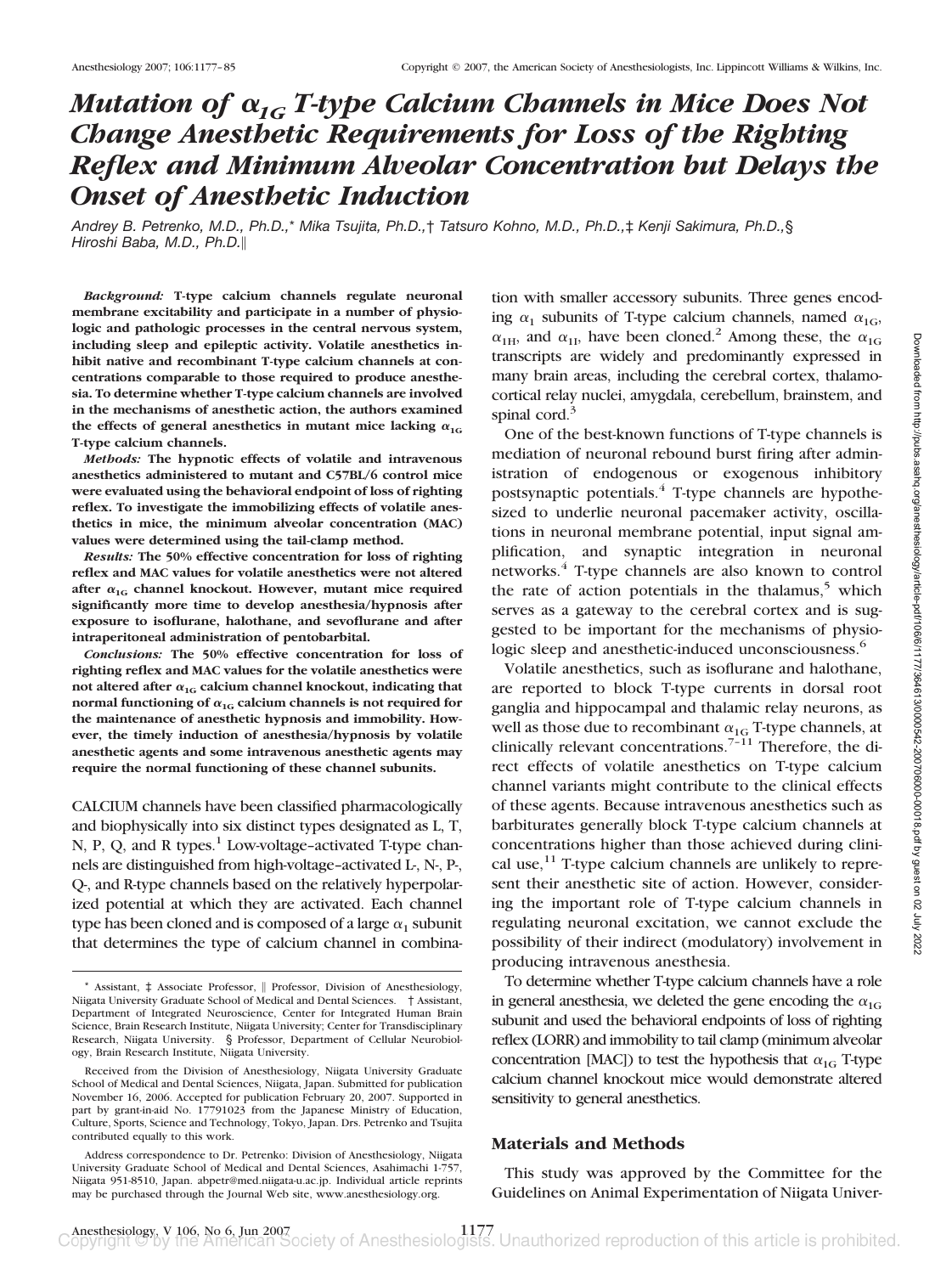

**Fig. 1. Generation of 1G T-type calcium channel knockout mice by a Cre/loxP recombination system. (***A***) Schematic representation** of  $\alpha_{1G}$  T-type calcium channel complementary DNA (cDNA),  $\alpha_{1G}^+$  allele ( $\alpha_{1G}^+$ ), targeting vector (Vector), targeted  $\alpha_{1G}^{\text{box}}$  allele  $(\alpha_{1G}^{$  lox), and  $\alpha_{1G}$ <sup>-</sup> allele  $(\alpha_{1G}^-)$  after Cre-mediated recombination. *Black areas* of cDNA represent the nucleotide sequences encoding the membrane spanning segments S1–S6 of repeat I of the  $\alpha_{1G}$  channel. White boxes represent exon sequences, Pgk-1 promoter**neo-pA cassette (neo), and diphtheria toxin cassette (DT). LoxP and frt sites are shown by** *black triangles* **and** *white half-circles***, respectively.** *Gray boxes* **indicate probe regions (neo and 3**=**) used for Southern blot analysis. K is the** *Kpn***I site. (***B***) Southern blot** analysis of genomic DNA from  $\alpha_{1G}^{+/-}$ ,  $\alpha_{1G}^{+}$  lox/lox, and  $\alpha_{1G}^{--}$  mice. Left: KpnI-digested DNA hybridized with a neo probe. Right: *KpnI*-digested DNA hybridized with a 3<sup>'</sup> probe. The *black triangle* indicates the 14.7-kb fragment from the  $\alpha_{1G}$ <sup>-</sup> allele. The *white*  $t$ riangle indicates the 5.9-kb fragment from the  $\alpha_{1G}^+$  allele. The *triangle with a black upper half* indicates the 17.2-kb fragment from the  $\alpha_{1G}^{\text{box}}$  allele.

sity (Niigata, Japan). All procedures were performed on male adult (aged 8-14 weeks) C57BL/6 and  $\alpha_{1G}$  T-type calcium channel knockout mice, hereafter referred to as wild-type and mutant, respectively. Animals were housed two to four per cage under a standard 12-h light–dark cycle; water and food were available *ad libitum*. The temperature of the testing room was kept at 24°C, and experiments were conducted between 09:00 and 17:00.

#### *Generation of*  $\alpha_{1G}$  *Knockout Mice*

Mutant mice were produced by homologous recombination using an embryonic stem cell line Bruce4, which originated from C57BL/6 embryos, gifted by Colin L. Stewart, Ph.D. (Laboratory Chief, Cancer and Developmental Biology Laboratory, National Cancer Institute, Frederick, Maryland). The mouse  $\alpha_{1G}$  T-type calcium channel complementary DNA (cDNA) fragment $12$  was amplified using the reverse-transcriptase polymerase chain reaction. Total RNA from C57BL/6 mouse brain was extracted using TRIzol (GIBCO BRL, Grand Island, NY) according to the manufacturer's instructions. The reverse-transcriptase polymerase chain reaction was performed according to the manufacturer's instructions (Takara Biochemicals Inc., Shiga, Japan). The following primers were used: Ca5-1, 5'-ACCCCAGCTGGCCAGAG-GATGGATGAG-3'; Ca3-4, 5'-ATAGCAGCTGCCTGGCT-CAGAGAAG-3'. The amplified fragment was subcloned and sequenced. The mouse  $\alpha_{1G}$  T-type calcium channel gene was cloned from a C57BL/6 mouse genomic library (Clontech, Palo Alto, CA) by its hybridization with a mouse  $\alpha_{1G}$  T-type calcium channel cDNA probe. A 15-kb genomic fragment of the  $\alpha_{1G}$  T-type calcium channel

gene was subcloned and characterized by restriction mapping, nucleotide sequencing, and Southern blot analysis. A 1.8-kb DNA fragment carrying the 34-bp loxP sequence was inserted into a site 170 bp upstream of exon 5. A Pgk-1 promoter-driven neomycin phosphotransferase gene, flanked by two Flp recognition target sites,  $^{13}$  and a second 34-bp loxP sequence were inserted into the site 330 bp downstream of exon 5. The targeting vector ptv\_ $\alpha_{1G}$ -flox (fig. 1A) contained exon 5 of the  $\alpha_{1G}$ gene flanked by loxP sequences, 4.5 kb of genomic sequence upstream of exon 5 and a further 3.6 kb downstream of exon 5, and  $4.3$  kb of the vector pMC1DTpA.<sup>14</sup>

Embryonic stem cells were cultured on mitomycin C-treated neomycin-resistant fibroblasts in Dulbecco's modified Eagle's medium (high glucose; Invitrogen, Carlsbad, CA) supplemented with 17.7% embryonic stem-cell qualified fetal calf serum (Invitrogen), 88  $\mu$ M nonessential amino acids (Invitrogen), 884 µm sodium pyruvate (Sigma, St. Louis, MO), 88  $\mu$ M 2-mercaptoethanol (Sigma), and 884 U/ml murine leukemia inhibitory factor, embryonic EMGRO (Chemicon International, Temecula, CA). *Kpn*I-linearized ptv<sub>- $\alpha_{1G}$ -flox was electro-</sub> porated into Bruce4 cells, and  $G-418$  (175  $\mu$ g/ml; Invitrogen)–resistant clones were picked. Recombinant clones were identified by Southern blot hybridization analysis. Recombinant embryonic stem cells were injected into eight-cell stage embryos of the CD-1 mouse strain. The embryos were cultured to blastocysts and transferred to pseudopregnant CD-1 mouse uteri. The resulting chimeric mice were mated to C57BL/6 mice, and offspring  $(\alpha_{1G}^{+/lox})$  were further crossed with TLCN-Cre mice<sup>15,16</sup> to yield heterozygous ( $\alpha_{1G}^{\dagger}$ ) mice with a genetic background of C57BL/6 (99.9937%) and CBA (0.0063%). Ho-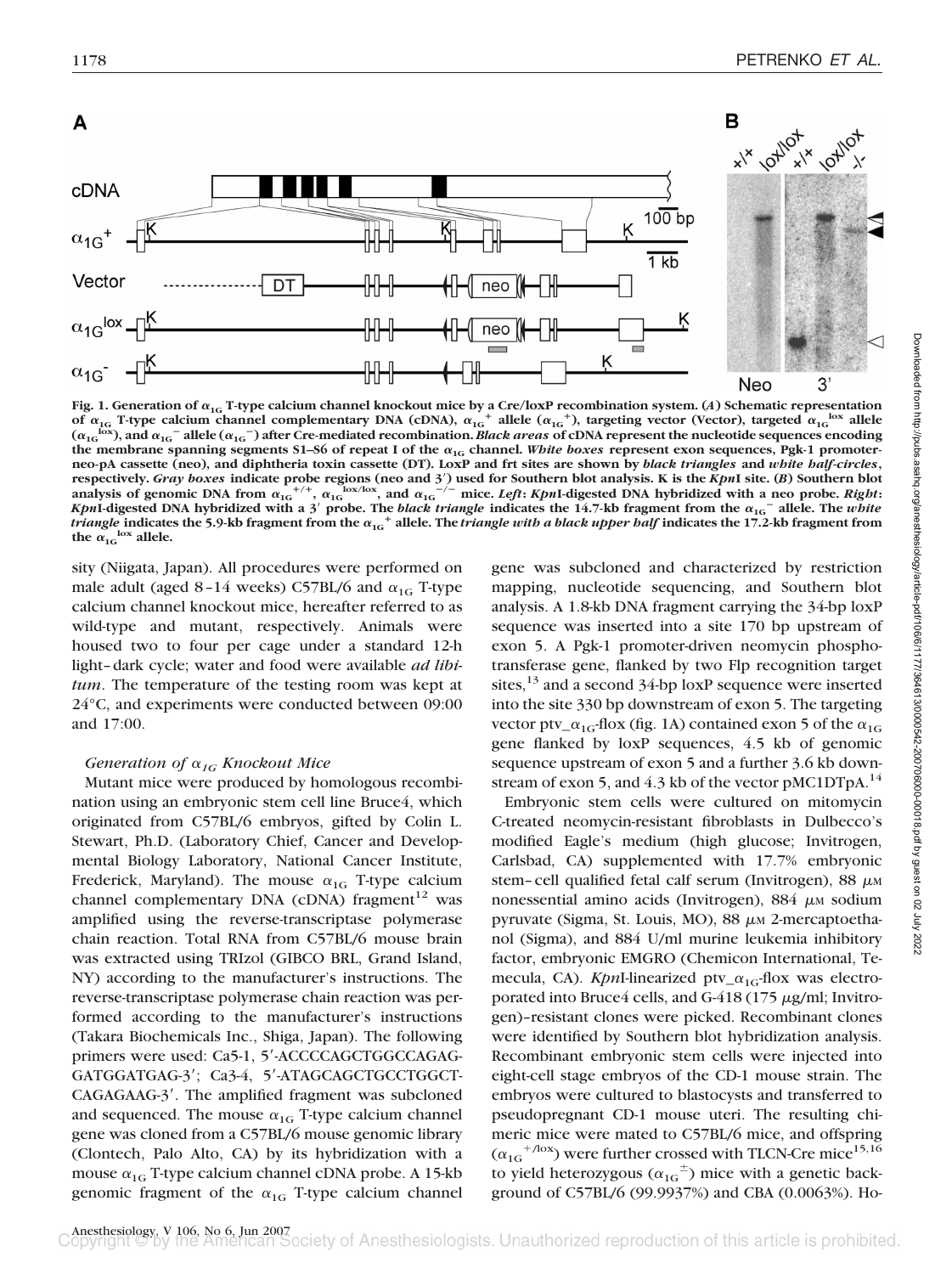mozygous  $\alpha_{1G}$ <sup>-/-</sup> mice were obtained by crossing heterozygous pairs (fig. 1B).

Mutant mice were normal in appearance, weight, and overt behavior. They demonstrated a brisk righting reflex and showed no differences in gross motor abilities under control conditions.

## *Behavioral Studies of Sensitivity to Volatile Anesthetics*

**Loss of Righting Reflex (Hypnosis) and Loss of Movement to Tail Clamp (Immobilization).** Mice were individually placed in small plastic chambers connected to a vaporizer and oxygen source. Measurements were performed on two wild-type and two mutant mice in each session. Isoflurane (Dainippon Sumitomo Pharma Co., Ltd., Osaka, Japan), halothane (Takeda Pharmaceutical Co., Ltd., Osaka, Japan), and sevoflurane (Maruishi Pharmaceutical Co., Ltd., Osaka, Japan) were vaporized in 2 l/min oxygen. The concentrations of anesthetics were continually monitored using an infrared gas analyzer (Capnomac Ultima, Instrumentarium Corp., Helsinki, Finland). Each concentration of anesthetic was maintained for a minimum equilibration period of 20 min. Rectal temperatures were determined with a digital thermometer (TD-300; Shibaura Electronics, Saitama, Japan) before and after each measurement, and body temperature was actively maintained between 36° and 38°C by warming with a plastic plate filled with circulating hot water placed below the chambers.

To investigate the hypnotic properties of volatile anesthetics in mice, the behavioral endpoint of LORR was used. Isoflurane, halothane, or sevoflurane was administered to each chamber at initial concentrations of 0.9, 1.0, and 1.8% atm, respectively. After the equilibration period, the chamber was gently rotated to place the mouse on its back, and the righting reflex was monitored for up to 15 s. All mice experienced LORR at these concentrations. The concentration of each anesthetic was decreased by 0.1% atm for another equilibration period and the response was tested again. The 50% concentration for LORR (LORR  $ED_{50}$ ) was calculated by averaging the two concentrations at which the mouse either retained or lost the righting reflex.

To investigate the immobilizing properties of volatile anesthetics in mice, the MAC values were determined using the classic tail-clamp paradigm. Isoflurane, halothane, or sevoflurane was administered to each chamber at initial concentrations of 0.9, 0.9, and 2.5% atm, respectively. After the equilibration period, movement to tail clamp was tested by the placement of an alligator clip on the proximal one third of the tail. All mice experienced movement to tail clamp at these concentrations. The concentration of each volatile anesthetic was increased by 0.1% atm for another equilibration period, and the response was tested again. If no movement was observed, the clamp was left in place for a 1-min period. The concentration at which the mouse lost its tail-clamp reflex was noted. The MAC was calculated by averaging the two concentrations at which the mouse either retained or lost the movement response to tail clamp.

LORR  $ED_{50}$  and MAC were measured in the same mice. Each mouse was tested with only two anesthetics in a random order. At least 1 week was allowed between each treatment for the mice to recover.

**Time to Loss of Righting Reflex and Time to Loss of Withdrawal Reflex to Tail Clamp Placement.** To measure the time required to reach two specific components of the anesthetized state, hypnosis and immobility, mice were individually placed in a small plastic chamber  $(14 \times 10 \times 5$  cm) with preset concentrations of volatile anesthetics vaporized in 1 l/min oxygen. The concentrations of anesthetics were monitored as described above. Mice were introduced to the chamber through a "hatch" covered with a silicone membrane cut in the form of an X, which was immediately hermetically sealed off by a plastic cap. This allowed the anesthetic concentrations to be kept constant throughout the experiment. Another opening, connected to a "sleeve" made from the finger of a rubber glove, was used to introduce two manipulators into the chamber: one with a J-shaped end for lifting the mouse tail, and another one for placing an alligator clip on the tail.

To measure the time to loss of righting reflex (TTLORR), mice were exposed to 0.8 and 1 MAC concentrations of isoflurane, halothane, or sevoflurane, determined at the beginning of the study, and the ability of mice to right themselves within 15 s after being placed on their backs by tilting the chamber was evaluated at 30-s intervals after commencing exposure. The time at which a mouse first demonstrated an LORR, confirmed by two subsequent trials, was considered the TTLORR.

To measure the time to loss of withdrawal reflex (TTLOWR), mice were exposed to 1.3 MAC concentrations of isoflurane, halothane, or sevoflurane, determined at the beginning of the study, and the response to tail clamp placement was evaluated at 30-s intervals after commencing exposure. If no movement was observed, the clamp was left in place for 30 s. The time at which a mouse first lost its tail-clamp reflex, confirmed by two subsequent clamp placements on slightly different parts of the tail, was considered the TTLOWR. Mice with latencies greater than 2 SDs from the group mean were excluded from further analysis. Ambient temperature was maintained as described above. Rectal temperature was measured after each assay to ensure normothermia. TTLORR at 0.8 MAC, TTLORR at 1.0 MAC, and TTLOWR at 1.3 MAC were determined in different groups of mice of each genotype. Each group was tested with all three anesthetics in a random order. Mice were allowed to recover for a minimum of 24 h before exposure to another anesthetic.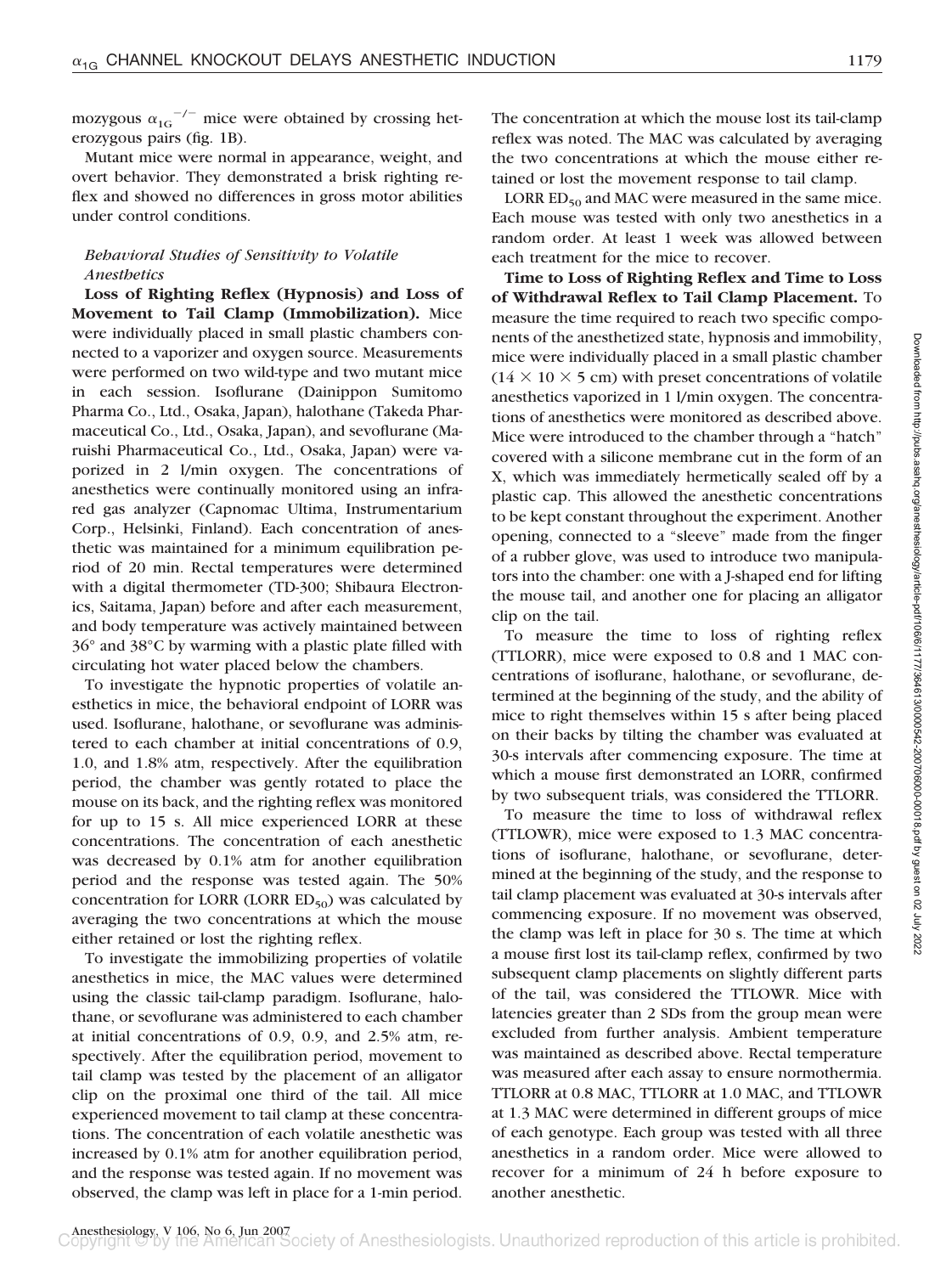## *Behavioral Studies of Sensitivity to Intravenous Anesthetics*

Ketamine (Sankyo Co., Ltd., Tokyo, Japan), pentobarbital (Dainippon Sumitomo Pharma Co., Ltd., Osaka, Japan), and propofol (AstraZeneca K.K., Osaka, Japan) were injected intraperitoneally after an aspiration test. The anesthetic doses of drugs were selected based on previous reports.17–19

Sensitivities to intravenous anesthetics were evaluated using a rating scale as previously described. Each animal was injected with drug and placed in a 2-l glass beaker. At 2-min intervals, the beaker was tilted to an angle of approximately 45° to a horizontal plane, three times, to gently place animals on their backs. The ability of mice to right themselves was noted as anesthetic score according to the rating scale of Boast *et al.*, <sup>20</sup> with minor modifications: a score of 0 indicated normal righting reflex;  $+1$  indicated that the mouse righted itself within 2 s on all three trials (slightly impaired righting reflex); 2 indicated that the latency to righting was greater than 2 s, but less than 10 s at the best response in three trials (moderately or severely impaired righting reflex); and  $+3$  corresponded to the LORR (no righting within 10 s on all three trials). Total anesthetic scores were the sums of all scores recorded after drug injection. The time between LORR (shown as a score of  $+3$ ) and the time at which mice regained the ability to right themselves (shown as a score of  $+2$ ) was considered to be the duration of LORR (minutes). The time required to return to a normal righting reflex (shown as a score of 0) was considered to be the recovery time (minutes). Mice with one of these indexes greater than 2 SDs from the group mean were excluded from further analysis. No animal was used for more than two drug treatments, administered at random, and at least 1 week was allowed between treatments for mice to recover. Normothermia was confirmed by measuring rectal temperature immediately after a mouse lost its righting reflex.

#### *Statistical Analysis*

The data are presented as mean  $\pm$  SEM. For statistical analysis of differences in anesthetic sensitivity, we used the Mann-Whitney *U* test. In all cases,  $P \leq 0.05$  was considered significant.

#### **Results**

First, we examined whether the anesthetic actions of volatile anesthetics are altered by  $\alpha_{1G}$  T-type calcium channel gene knockout. Mutant mice showed similar sensitivity to the hypnotic and immobilizing effects of all of the volatile anesthetics tested (table 1). No differences were found in the concentrations of isoflurane, halothane, or sevoflurane that were required to cause LORR (LORR  $ED_{50}$ ) or prevent movement in response to the tail clamp (MAC) in wild-type and mutant mice (table 1).

Table 1. Effects of Volatile Anesthetics on the RR ED<sub>50</sub> and **MAC Values in Mice**

| n  |                | n                    | MAC, % atm     |
|----|----------------|----------------------|----------------|
|    |                |                      |                |
|    |                |                      |                |
| 14 | $0.5 \pm 0.02$ | 8                    | $1.2 \pm 0.05$ |
| 10 | $0.5 \pm 0.03$ | 8                    | $1.3 \pm 0.04$ |
|    |                |                      |                |
| 8  | $0.7 \pm 0.03$ | 12                   | $1.2 \pm 0.03$ |
| 8  | $0.6 \pm 0.04$ | 12                   | $1.2 \pm 0.02$ |
|    |                |                      |                |
| 10 | $1.4 \pm 0.05$ | 10                   | $2.8 \pm 0.05$ |
| 10 | $1.5 \pm 0.06$ | 10                   | $2.8 \pm 0.05$ |
|    |                | RR $ED_{50}$ , % atm |                |

Values are mean  $\pm$  SEM.

MAC = minimum alveolar concentration; RR  $ED_{50} = 50\%$  effective concentration for loss of righting reflex.

However, during these assays, we noticed that mutant mice generally required more time to reach an anesthetized state. Therefore, we examined whether the onset of inhalation anesthesia/hypnosis was delayed in mutant mice. For this purpose, mice were exposed to 0.8 and 1.0 MAC concentrations of isoflurane, halothane, or sevoflurane, determined at the beginning of the study, and the TTLORR was measured (figs. 2A–C and table 2).

Exposure to volatile anesthetics produced anesthetic effects/hypnosis in a dose-dependent manner in both groups of mice. As shown in figures 2A–C, LORR occurred at significantly later times in mutant mice exposed to 0.8 MAC of isoflurane, halothane, or sevoflurane or 1.0 MAC of halothane or sevoflurane than in wild-type controls exposed to the same anesthetics. The difference in TTLORR between mutant and wild-type mice was not quite significant ( $P = 0.0720$ ) in the case of 1.0 MAC of isoflurane. Therefore, knockout of the  $\alpha_{1G}$ T-type calcium channel results in a delay of onset of inhalational anesthesia in mice.

Genetic inactivation of  $\alpha_{1G}$  T-type calcium channels in mice has been shown to result in a moderate slowing of heart rate and atrioventricular conduction.<sup>21</sup> To exclude the possibility of decreased cardiac output as a pharmacokinetic cause of the delayed onset of anesthesia/hypnosis in mutant mice, we measured the time required to cause immobility after exposure to 1.3 MAC concentrations of isoflurane, halothane, and sevoflurane in both groups of mice (fig. 2D and table 2). Because wild-type and mutant mice demonstrated equal anesthetic requirements (MAC) for the loss of tail-clamp reflex, identical times to the onset of immobility in both groups of mice would indicate that equal anesthetic concentrations are reached in the central nervous system (spinal cord)<sup>22</sup> at the same speed. As shown in figure 2D, the TTLOWR in mutant mice after exposure to each anesthetic was not different from that of wild-type controls, thus excluding altered pharmacokinetics as a cause of the prolonged TTLORR in mutant mice.

Because these findings suggested that the normal functioning of  $\alpha_{1G}$  channels might be a part of the mecha-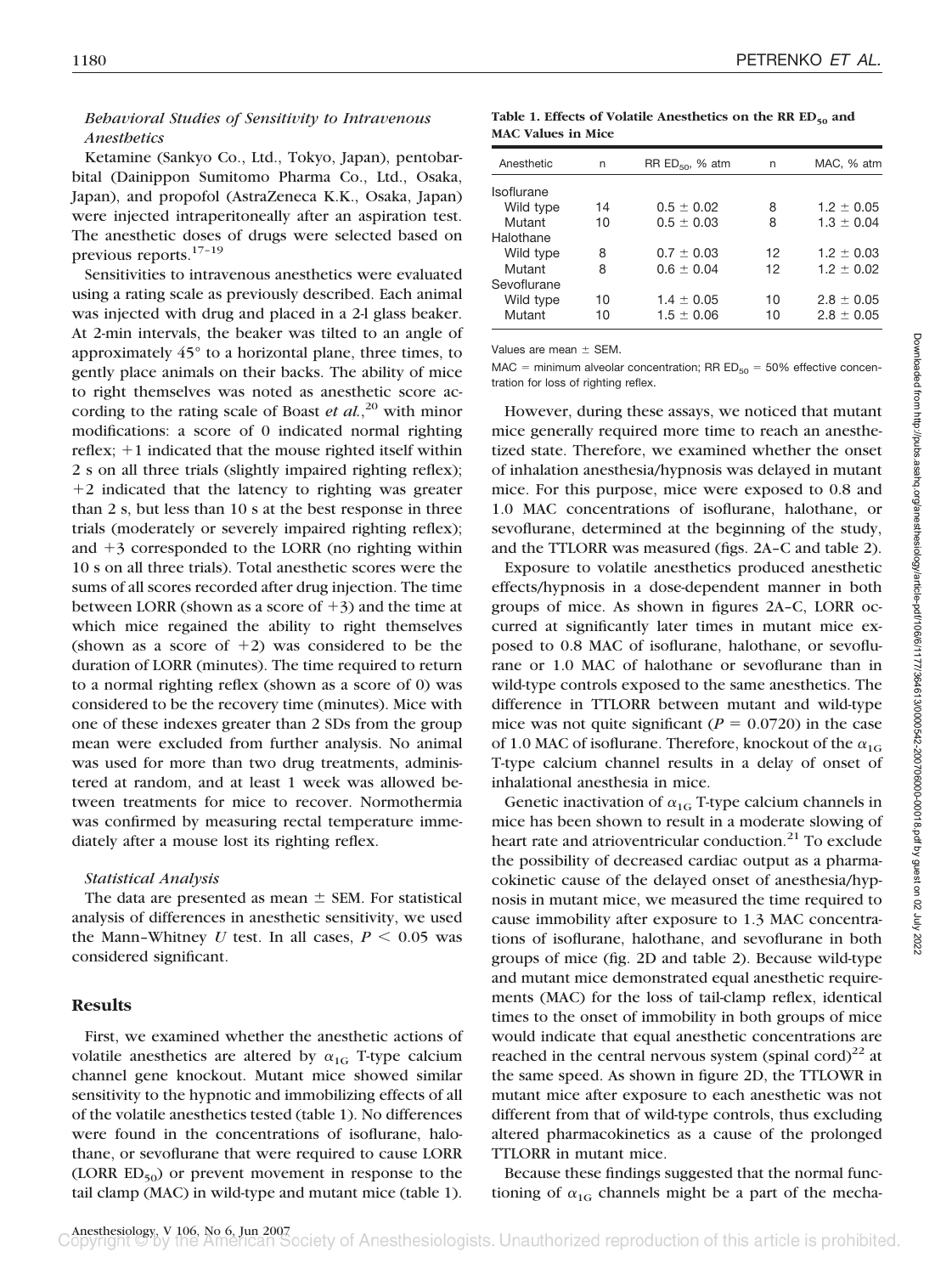

**Fig. 2. Effects of volatile (***A***–***D***) and intravenous (***E***) anesthetics on time to loss of righting reflex (TTLORR) and time to loss of tail withdrawal reflex (TTLOWR) in wild-type (***white bars***) and** mutant (*black bars*) mice. Values are mean  $\pm$  SEM ( $n = 10-24$ / **group for volatile and n 11–15/group for intravenous anes**thetics).  $^*P$  < 0.05,  $^*P$  < 0.01, wild-type *versus* mutant mice. **MAC minimum alveolar concentration.**

nism by which some general anesthetics initiate anesthesia/hypnosis, we examined whether the onset of LORR was also delayed after administration of intravenous anesthetics. Intraperitoneal injections of ketamine (100 mg/kg) and propofol (180 mg/kg) caused LORR in similar proportions of wild-type and mutant mice (80% and 75%, respectively, after ketamine, and 85% and 86%, respectively, after propofol); no differences in the TTLORR between the two experimental groups of mice after ketamine and propofol were found (fig. 2E). Pentobarbital (40 mg/kg) also produced LORR in similar proportions of wild-type and mutant mice (table 3). However, in contrast to the experiments with ketamine and propofol, mutant mice required significantly more time for LORR to occur, *i.e.*, the TTLORR for pentobarbital was greater in knockout mice (fig. 2E).

Considering this prolongation of TTLORR after pentobarbital, we conducted a more detailed LORR assay to examine whether the other hypnotic properties of pentobarbital were altered in mutant mice as well. Although the duration of LORR (sleeping time) seemed to be longer in mutant mice, the difference did not reach statistical significance ( $P = 0.2936$ ; table 3). It should be also noted that the duration of LORR in mutant mice showed larger variability: minimal and maximal values of the duration of LORR in wild-type and mutant mice were 8–24 and 6–44 min, respectively. Similar to the duration of righting reflex, there were also no differences in total anesthetic scores and recovery times between the two experimental groups (table 3).

## **Discussion**

Here, we examined whether the inhibition of  $\alpha_{1G}$ T-type calcium channels reported for anesthetics *in vitro* is relevant to the mechanisms of general anesthesia. Maintained anesthetic state has a hypnotic component and an immobility component defined by the behavioral endpoints of LORR  $ED_{50}$  and MAC, respectively. LORR  $ED_{50}$  and MAC values for the volatile anesthetics were not altered after  $\alpha_{1G}$  calcium channel knockout, indicating that normal functioning of  $\alpha_{1G}$  calcium channels is not required for the maintenance of anesthesia.

However, we found that the onset of anesthesia/hypnosis, defined by TTLORR, after exposure to halothane and sevoflurane, is delayed in mutant mice. This suggests that  $\alpha_{1G}$  calcium channels are involved in the initiation of anesthesia/hypnosis by some anesthetic agents. In this regard, it should be noted that mice with global or thalamic-specific deletion of  $\alpha_{1G}$  calcium channels have been reported to have delayed onset and fragmentation of physiologic sleep.<sup>23</sup> Based on somnographic and electrophysiologic studies, it was concluded that the activation of thalamic  $\alpha_{1G}$  calcium channels might be required to block the transmission of arousal signals through the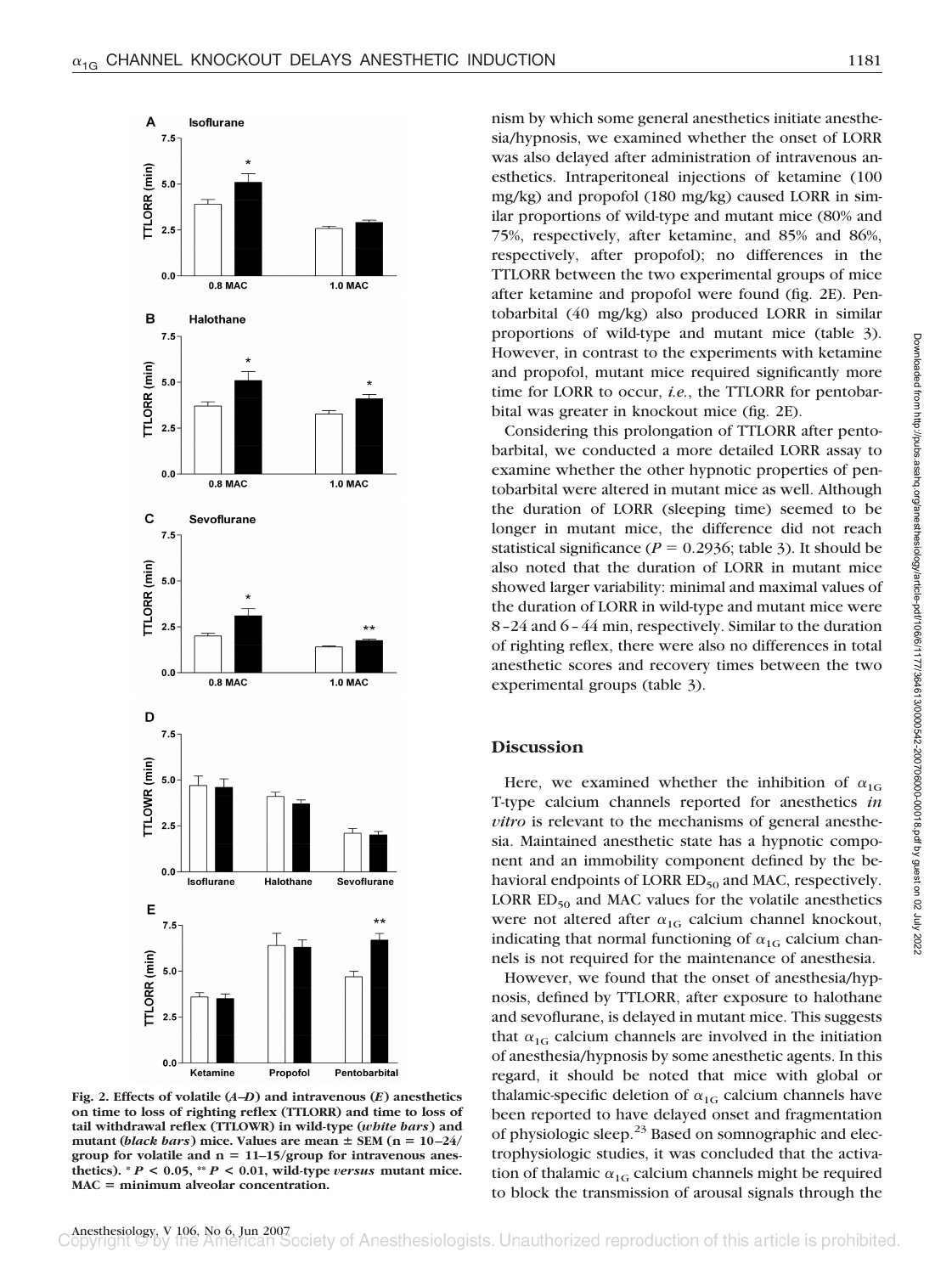| Animals             | Isoflurane,<br>$\times$ MAC |              |               | Halothane,<br>$\times$ MAC |                 |                | Sevoflurane,<br>$\times$ MAC |                |                |
|---------------------|-----------------------------|--------------|---------------|----------------------------|-----------------|----------------|------------------------------|----------------|----------------|
|                     | 0.8                         | 1.0          | 1.3           | 0.8                        | 1.0             | 1.3            | 0.8                          | 1.0            | 1.3            |
| Wild type<br>Mutant | (16)<br>2(16)               | (24)<br>(24) | (12)<br>0(12) | (16)<br>0(17)              | 0(24)<br>1 (24) | 0(18)<br>0(18) | 0(12)<br>(12)                | 0(16)<br>0(16) | 0(10)<br>0(10) |

**Table 2. Animals Excluded from the Analysis of TTLORR and TTLOWR after Exposure to Volatile Anesthetics**

Values in parentheses indicate the total number of animals in each group.

 $MAC =$  minimum alveolar concentration; TTLORR = time to loss of righting reflex; TTLOWR = time to loss of withdrawal reflex.

thalamus to the cerebral cortex to facilitate and stabilize sleep. Accordingly, it is highly possible that volatile anesthetics also use the same endogenous  $\alpha_{1G}$  channeldependent inhibitory mechanism to initiate anesthesia/ hypnosis.

In naturally occurring sleep, the activation of  $\alpha_{1G}$  calcium channels in thalamic relay nuclei is suggested to transform inhibitory  $\gamma$ -aminobutyric acid-mediated (GABAergic) synaptic inputs into a prolonged inhibition of action potentials.23 Volatile anesthetics are known to potentiate  $\gamma$ -aminobutyric acid type A (GABA<sub>A</sub>) receptor function. $24$  Therefore, the augmentation of volatile anesthetic-enhanced GABAergic synaptic inputs to thalamic relay nuclei by  $\alpha_{1G}$  calcium channels may also serve to interrupt the transmission of arousal signals to the cortex, causing anesthesia/hypnosis. That is, similar to physiologic sleep, the activation of  $\alpha_{1G}$  calcium channels might also be required for the induction of inhalational anesthesia.

Although mutant mice showed significantly greater TTLORR after the exposure to 0.8 MAC isoflurane, the difference in TTLORR between wild-type and mutant mice after the exposure to 1.0 MAC of isoflurane was less marked. This finding can be explained by the fact that isoflurane is probably the most potent among volatile agents in terms of inhibition of T-type calcium chan $nels<sub>10</sub>$  which occurs at concentrations overlapping its anesthetic range. $11,24$  Therefore, it is possible that the augmentation of isoflurane-induced increase in GABAergic tone by  $\alpha_{1G}$  calcium channels (and resultant anesthesia/hypnosis) could be disabled or masked because of concomitant inactivation of these channels during the induction of anesthesia by this agent administered at higher concentrations. Such inactivation could occur

**Table 3. Effects of Pentobarbital on LORR, Duration of LORR, Total Anesthetic Score, and Recovery Time in Mice**

| Animals             | n                     | Duration of<br>LORR.<br>LORR. min<br>℅ |  | <b>TAS</b>                                                                                   | Recovery<br>Time, min |  |
|---------------------|-----------------------|----------------------------------------|--|----------------------------------------------------------------------------------------------|-----------------------|--|
| Wild tvpe<br>Mutant | 12 (13/1)<br>15(16/1) | 100<br>100                             |  | $13.5 \pm 1.3$ 48.9 $\pm$ 2.6 44.8 $\pm$ 1.9<br>$20.1 \pm 3.2$ 49.5 $\pm$ 3.1 42.1 $\pm$ 1.8 |                       |  |

Pentobarbital was administered intraperitoneally at 40 mg/kg. Values are mean  $\pm$  SEM. Values in parentheses indicate the total number of animals/ number of excluded animals in each group.

 $LORR = loss$  of righting reflex; TAS = total anesthetic score.

before the anesthetic state is reached, thus rendering the contribution of  $\alpha_{1G}$  calcium channels to the induction of anesthesia/hypnosis by isoflurane administered at higher concentrations less significant.

All clinically used intravenous anesthetics have been shown to inhibit  $\alpha_{1G}$  calcium channels at concentrations exceeding their clinical range. Our results, showing that the onset of LORR is delayed in mutant mice after administration of the barbiturate pentobarbital, suggest that at least some intravenous anesthetics use an  $\alpha_{1G}$ calcium channel–dependent mechanism for the initiation of anesthesia/hypnosis. Because the onset of anesthesia/hypnosis in mutant mice was not delayed after administration of ketamine and propofol, these compounds seem to use other mechanisms to cause their hypnotic effect. Ketamine mediates its effects mainly through the blockade of *N*-methyl-D-aspartate receptors and not through the potentiation of  $GABA_A$  receptor function. $24$  It selectively depresses neuronal function in parts of the cortex and thalamus, while simultaneously stimulating parts of the limbic system, including the hippocampus—a process termed functional disorganization.<sup>25</sup> Patients anesthetized with ketamine alone seem to be in a cataleptic state, unlike anesthesia with other compounds, which resembles normal sleep. $25$  Therefore, the normal onset of ketamine-induced anesthesia/ hypnosis in mutant mice, with its distinct properties from other anesthetics, is not surprising. However, the question arises why the onset of LORR is not delayed after administration propofol, which is a primarily GABAergic agent like pentobarbital.

One possible explanation comes from the fact that the hypnotic action of pentobarbital and propofol might be mediated *via* different central nervous system nuclei involved in the generation of sleep. Indeed, pentobarbital and propofol differ in the extent of their inhibitory actions on the tuberomammillary nucleus, which represents another target site critically involved in causing sleep.<sup>26</sup> It was demonstrated that systemic or local injections of the GABA $_A$  receptor antagonist gabazine into the tuberomammillary nucleus were considerably less potent in attenuating the LORR induced by pentobarbital than the LORR induced by propofol.<sup>26</sup> Therefore, it is reasonable to suppose that to cause anesthesia/hypnosis, propofol might act preferentially on the tuberomammil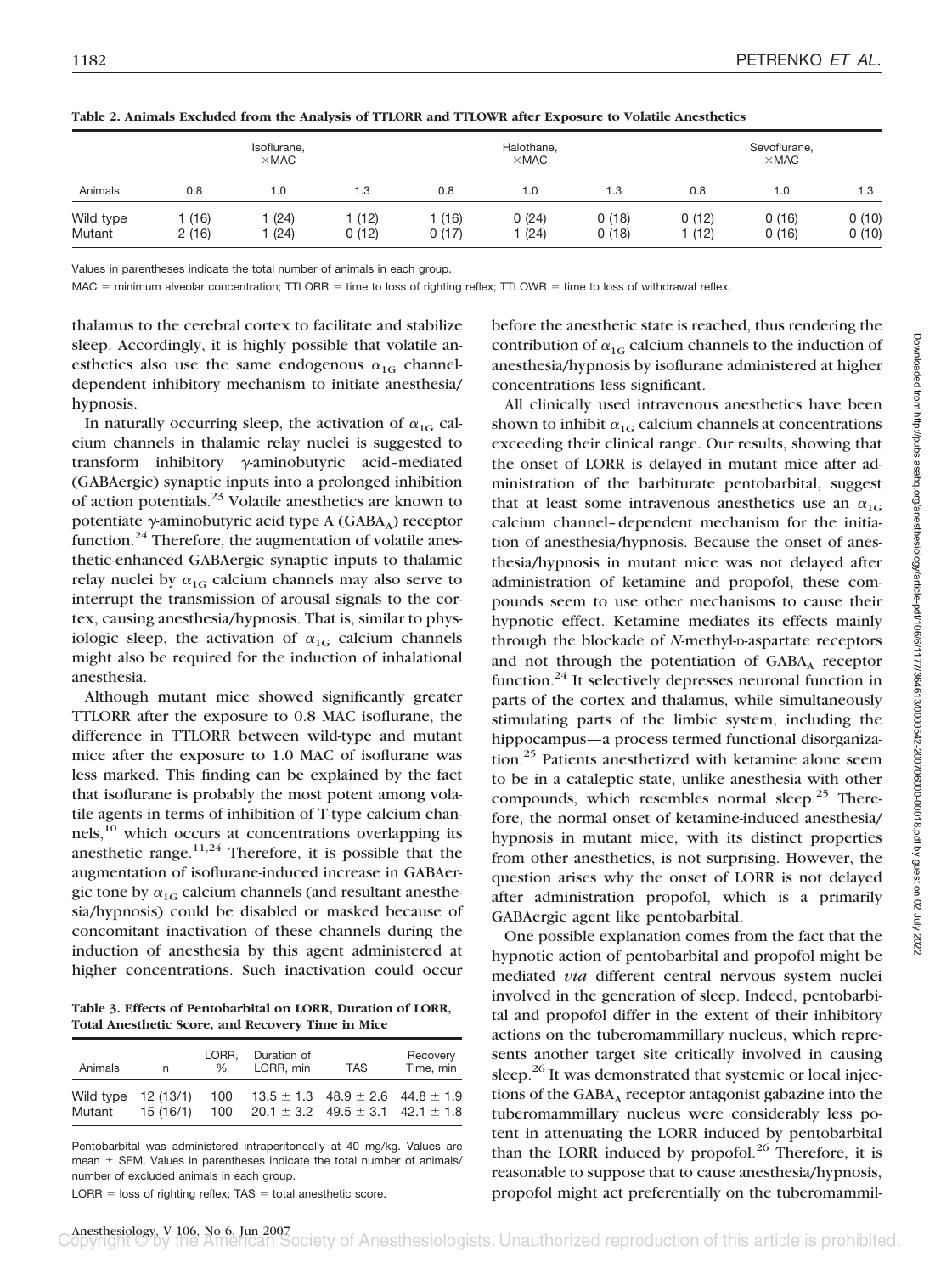lary nucleus, whereas pentobarbital might be more active on other nuclei, such as those that project to thalamocortical neurons and initiate the  $\alpha_{1G}$  calcium channel–dependent inhibition of arousal signals traveling to the cortex.

Another possible explanation is best considered in light of a recently advocated theory of narcosis. $27$  According to this theory, anesthetics are hypothesized to realize their effects through numerous interaction points within the thalamocortical–corticothalamic–reticulothalamic loops leading to thalamocortical hyperpolarization, block of information processing, and unconsciousness/hypnosis. In fact, as well as potentiating GABAergic signaling, volatile anesthetics and pentobarbital can produce a direct hyperpolarization effect on thalamocortical neurons.28–30 Propofol also hyperpolarizes thalamic relay neurons, but probably does this indirectly by increasing the excitability of reticular thalamic neurons, which provide the major source of feedforward GABAergic inhibition of thalamocortical cells. $31$  This excitatory effect of propofol is mediated through the blockage of the small-conductance calcium-activated potassium (SK) channels expressed in reticular thalamic neurons.<sup>31</sup> Intriguingly, recent evidence also suggests that any induction of a hypnotic state by propofol that involves hyperpolarization within thalamocortical circuits will primarily engage the cortical neuron component.<sup>32</sup> This propofol-induced hyperpolarization of cortical pyramidal neurons also seems to be a GABA-independent effect, realized through the selective inhibition of hyperpolarization-activated cyclic nucleotide–modulated (HCN) channels containing HCN1 subunits.<sup>32</sup>

Animal studies have demonstrated that onset of physiologic sleep happens because thalamocortical neurons become hyperpolarized. $33$  As mentioned above, this process seems to be defective in mutant mice with thalamic or global deletion of  $\alpha_{1G}$  T-type calcium channels.<sup>23</sup> However, the onset of sleep is only mildly delayed when these channels are deleted from cortical pyramidal neurons,<sup>23</sup> which normally exhibit abundant expression of this subunit. $3$  In parallel to physiologic sleep, genetic inactivation of  $\alpha_{1G}$  T-type calcium channels in the thalamus might impinge on the direct hyperpolarizing effects of volatile anesthetics and pentobarbital in thalamocortical cells and thereby postpone the onset of anesthesia/hypnosis. On the other hand, analogous to the less affected physiologic sleep pattern in mutant mice with cortical deletion of the  $\alpha_{1G}$  T-type calcium channels, the direct hyperpolarizing effect of propofol on pyramidal neurons and the resultant propofol-induced sleep-like hypnotic state might also be insignificantly affected by the genetic inactivation of  $\alpha_{1G}$  T-type calcium channels. These considerations, combined with probable distinctive effects of propofol on thalamocortical sensory information processing mediated through

non-GABAergic ionic mechanisms, may provide another plausible explanation for our results.

Although gene knockout has become a powerful tool with which to understand the neural basis of anesthesia, a number of confounds exist in such studies, and these should be carefully considered before drawing any definitive conclusions.<sup>34</sup> In regard to this study, it is possible that the lack of  $\alpha_{1G}$  T-type calcium channels was compensated for by up-regulation of other calcium channel subunits. However, several considerations allow us to think that such compensation probably does not occur after  $\alpha_{1G}$  calcium channel knockout. Site-specific genetic ablations reduce the likelihood of confounding changes and the study by Anderson *et al.*<sup>23</sup> indicated that both global and thalamus-specific deletion of  $\alpha_{1G}$  calcium channel have similar disruptive effects on physiologic sleep. Also, in mouse heart, the expression of other calcium channels does not compensate for the lack of  $\alpha_{1G}$  calcium channels.<sup>21</sup> These findings suggest that the results of our study may be attributed to the lack of targeted gene and not to compensatory effect caused by genetic manipulation.

In knockout studies it is also important to differentiate between the pharmacokinetic and pharmacodynamic effects of a gene inactivation. T-type calcium channels are also expressed in pacemaker and conduction cells of the mammalian heart.<sup>4</sup> Electrocardiograms and intracardiac recordings document bradycardia due to the slowing of the sinoatrial node pacemaker activity and atrioventricular conduction in mice lacking  $\alpha_{1G}$  T-type calcium channels, although the reduction in mean heart rate in freely moving mutant mice is moderate  $(10\%)$ .<sup>21</sup> However, considering the property of volatile anesthetics to prolong atrioventricular conduction time in a concentration-dependent manner,  $35$  there is a possibility that compromised cardiac output could be responsible for the delayed induction of anesthesia/hypnosis in mutant mice. If altered pharmacokinetics were the cause of delayed onset of anesthesia/hypnosis in mutant mice, one would expect the differences in induction times (TTLORR) to be more pronounced at higher inhaled concentrations of volatile anesthetics. However, this was not the case with a single anesthetic; rather, the prolongation of TTLORR in mutant mice at 0.8 MAC was greater than that at 1.0 MAC. Furthermore, the difference in induction times would be more pronounced at the even higher 1.3 MAC concentrations used to evaluate TTLOWR (time to immobility). Given the fact that anesthetic requirements for MAC were unchanged in mutant mice, identical TTLOWR in both experimental groups indicate that equal concentrations of volatile anesthetics were reached at the anesthetic target sites in the central nervous system (spinal cord)<sup>22</sup> at the same time points, despite some slowing of heart rate after genetic inactivation of  $\alpha_{1G}$  T-type calcium channels. Finally, it should be noted that autonomic regulation of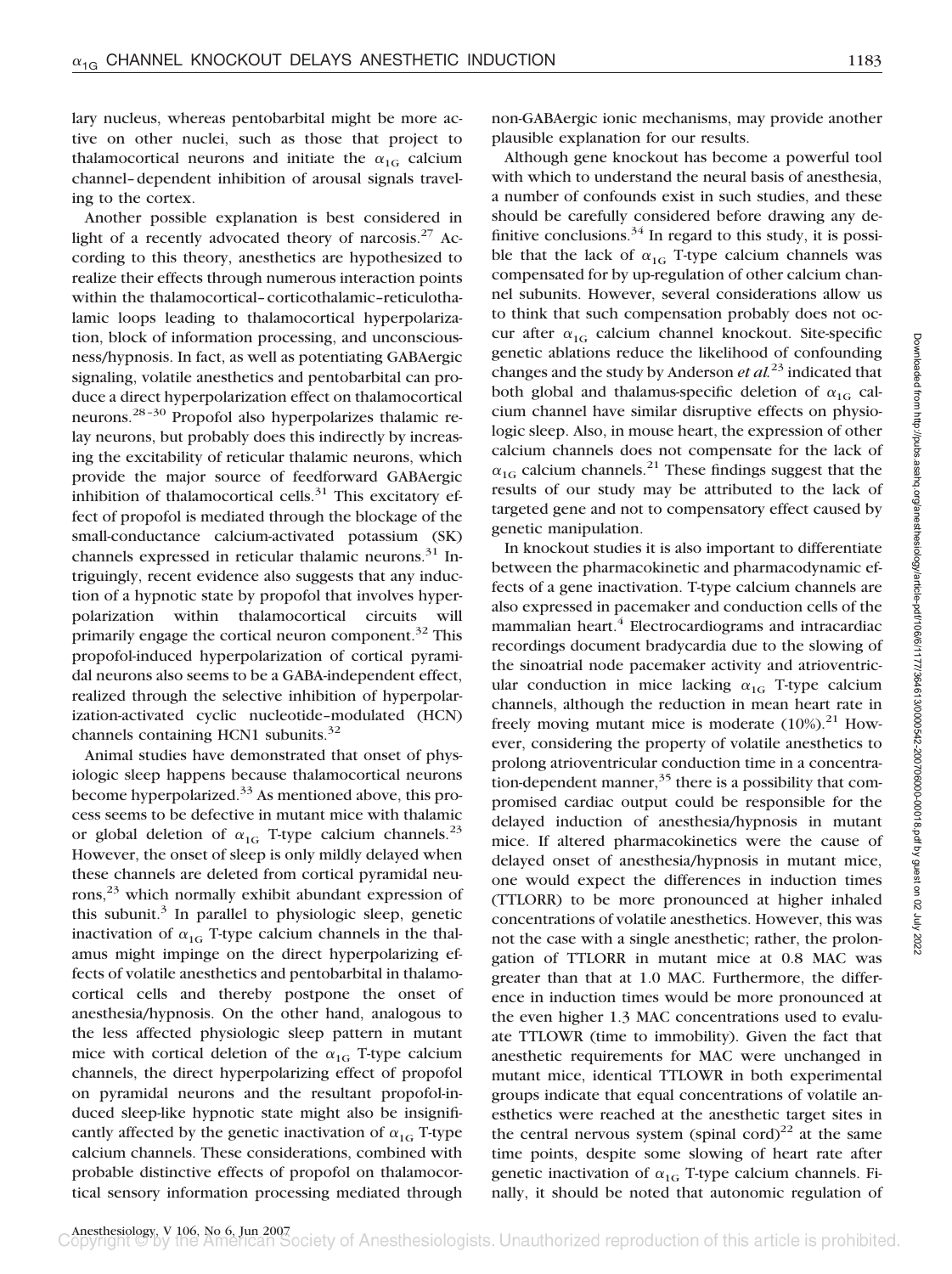heart rate is preserved in mutant mice: They display no cardiac arrhythmias and have normal systolic, diastolic, and mean arterial pressures. $^{21}$  These findings together with our observations allow us to exclude altered pharmacokinetics as a possible cause of delayed onset of anesthesia/hypnosis after  $\alpha_{1G}$  calcium channel knockout. Although we have not formally checked the brain concentrations of pentobarbital, its altered pharmacokinetics are unlikely to be the cause of delayed onset of LORR in mutant mice. First, except for the prolonged TTLORR, mutant mice demonstrated a time course of pentobarbital anesthesia that was otherwise similar to that in wild-type animals; the recovery times were not different between two experimental groups. Second, a supposedly greater susceptibility of mutant mice to the depressant effect of pentobarbital on atrioventricular conduction is also not likely as a possible cause of delayed onset of anesthesia/hypnosis, because such depressant effects would be equal or even more pronounced with propofol, which is reported to have more marked negative dromotropic effect that barbiturates<sup>36</sup>; however, this was not the case.

There is another secondary consequence of  $\alpha_{1G}$  calcium channel knockout that could have caused the difference between the two genotypes. Mutant mice may have increased homeostatic sleep drive due to fragmentation and shortening of sleep.<sup>23</sup> Sleep deprivation has been shown to reduce TTLORR in animals given propofol or isoflurane, and to prolong the time to recovery from anesthesia. $37$  Thus, there is a possibility that the same phenomenon could have accounted for the delay in TTLORR observed in our experiments. If this is the case, sleep deprivation would probably have resulted in increased susceptibility to all tested anesthetics, but TTLORR was not changed in our study after the administration of propofol and ketamine to mutant mice. Also, as documented for pentobarbital, mutant mice recovered after anesthesia at times similar to wild-type controls. This argues against an increased propensity to sleep as a possible nonspecific cause for our results. Of note, mutant mice have reduced total time of non–rapid eye movement sleep, $^{23}$  but not the duration of pentobarbital-induced LORR. This probably illustrates one of the fundamental differences between anesthesia and sleep: Although the former may share a common mechanism with non–rapid eye movement sleep, the presence of the anesthetic prevents one from being awake.<sup>27</sup> At the same time, greater variability in the duration of LORR after pentobarbital administration in mutant mice probably parallels the phenomenon of sleep fragmentation with frequent arousal bouts documented after  $\alpha_{1G}$ calcium channel knockout.<sup>23</sup>

Recent evidence suggests that anesthetics act on brain structures known to participate in sleep generation.<sup>26,27,38</sup> This raises the possibility that anesthesia exerts its effects by interacting with the neuronal networks normally involved in sleep.<sup>39,40</sup> Therefore, sleep and anesthesia might be more similar than was previously thought. Our results with mutant mice support this idea and suggest that the induction of anesthesia/hypnosis with inhalational and intravenous anesthetics requires activation of the  $\alpha_{1G}$  calcium channel-dependent brain mechanisms involved in the naturally occurring shift from a state of vigilance to sleep.

The authors thank Yukio Sato (Technician, Division of Anesthesiology, Niigata University Graduate School of Medical and Dental Sciences, Niigata, Japan) for excellent technical assistance and Rie Natsume (Technician, Department of Cellular Neurobiology, Brain Research Institute, Niigata University, Niigata, Japan) for expert assistance in animal care.

#### **References**

1. Tsien RW, Lipscombe D, Madison DV, Bley KR, Fox AP: Multiple types of neuronal calcium channels and their selective modulation. Trends Neurosci 1988; 11:431–8

2. Yunker AM: Modulation and pharmacology of low voltage-activated ("T-Type") calcium channels. J Bioenerg Biomembr 2003; 35:577–98

3. Talley EM, Cribbs LL, Lee JH, Daud A, Perez-Reyes E, Bayliss DA: Differential distribution of three members of a gene family encoding low voltage-activated (T-type) calcium channels. J Neurosci 1999; 19:1895–911

4. Yunker AM, McEnery MW,: Low-voltage-activated ("T-Type") calcium channels in review. J Bioenerg Biomembr 2003; 35:533–75

5. Luthi A, McCormick DA,: Periodicity of thalamic synchronized oscillations: the role of Ca2+-mediated upregulation of Ih. Neuron 1998; 20:553-63

6. Alkire MT, Miller J: General anesthesia and the neural correlates of consciousness. Prog Brain Res 2005; 150:229–44

7. Krnjevic K, Puil E: Halothane suppresses slow inward currents in hippocampal slices. Can J Physiol Pharmacol 1988; 66:1570–5

8. Study RE: Isoflurane inhibits multiple voltage-gated calcium currents in hippocampal pyramidal neurons. ANESTHESIOLOGY 1994; 81:104-16

9. Ries CR, Puil E: Mechanism of anesthesia revealed by shunting actions of isoflurane on thalamocortical neurons. J Neurophysiol 1999; 81:1795–801

10. Todorovic SM, Lingle CJ: Pharmacological properties of T-type Ca2 current in adult rat sensory neurons: effects of anticonvulsant and anesthetic agents. J Neurophysiol 1998; 79:240–52

11. Todorovic SM, Perez-Reyes E, Lingle CJ: Anticonvulsants but not general anesthetics have differential blocking effects on different T-type current variants. Mol Pharmacol 2000; 58:98–108

12. Klugbauer N, Marais E, Lacinova L, Hofmann F: A T-type calcium channel from mouse brain. Pflugers Arch 1999; 437:710–5

13. Takeuchi T, Nomura T, Tsujita M, Suzuki M, Fuse T, Mori H, Mishina M: Flp recombinase transgenic mice of C57BL/6 strain for conditional gene targeting. Biochem Biophys Res Commun 2002; 293:953–7

14. Kitayama K, Abe M, Kakizaki T, Honma D, Natsume R, Fukaya M, Watanabe M, Miyazaki J, Mishina M, Sakimura K: Purkinje cell-specific and inducible gene recombination system generated from C57BL/6 mouse ES cells. Biochem Biophys Res Commun 2001; 281:1134–40

15. Nakamura K, Manabe T, Watanabe M, Mamiya T, Ichikawa R, Kiyama Y, Sanbo M, Yagi T, Inoue Y, Nabeshima T, Mori H, Mishina M: Enhancement of hippocampal LTP, reference memory and sensorimotor gating in mutant mice lacking a telencephalon-specific cell adhesion molecule. Eur J Neurosci 2001; 13:179–89

16. Fuse T, Kanai Y, Kanai-Azuma M, Suzuki M, Nakamura K, Mori H, Hayashi Y, Mishina M: Conditional activation of RhoA suppresses the epithelial to mesenchymal transition at the primitive streak during mouse gastrulation. Biochem Biophys Res Commun 2004; 318:665–72

17. Irifune M, Shimizu T, Nomoto M, Fukuda T: Ketamine-induced anesthesia involves the N-methyl-D-aspartate receptor-channel complex in mice. Brain Res 1992; 596:1–9

18. Irifune M, Sugimura M, Takarada T, Maeoka K, Shimizu Y, Dohi T, Nishikawa T, Kawahara M: Propofol anaesthesia in mice is potentiated by muscimol and reversed by bicuculline. Br J Anaesth 1999; 83:665–7

19. Joo DT, Xiong Z, MacDonald JF, Jia Z, Roder J, Sonner J, Orser BA: Blockade of glutamate receptors and barbiturate anesthesia: increased sensitivity to pentobarbital-induced anesthesia despite reduced inhibition of AMPA receptors in GluR2 null mutant mice. ANESTHESIOLOGY 1999; 91:1329–41

20. Boast CA, Pastor G, Gerhardt SC, Hall NR, Liebman JM: Behavioral tolerance and sensitization to CGS 19755, a competitive N-methyl-D-aspartate receptor antagonist. J Pharmacol Exp Ther 1988; 247:556–61

21. Mangoni ME, Traboulsie A, Leoni AL, Couette B, Marger L, Le Quang K, Kupfer E, Cohen-Solal A, Vilar J, Shin HS, Escande D, Charpentier F, Nargeot J,